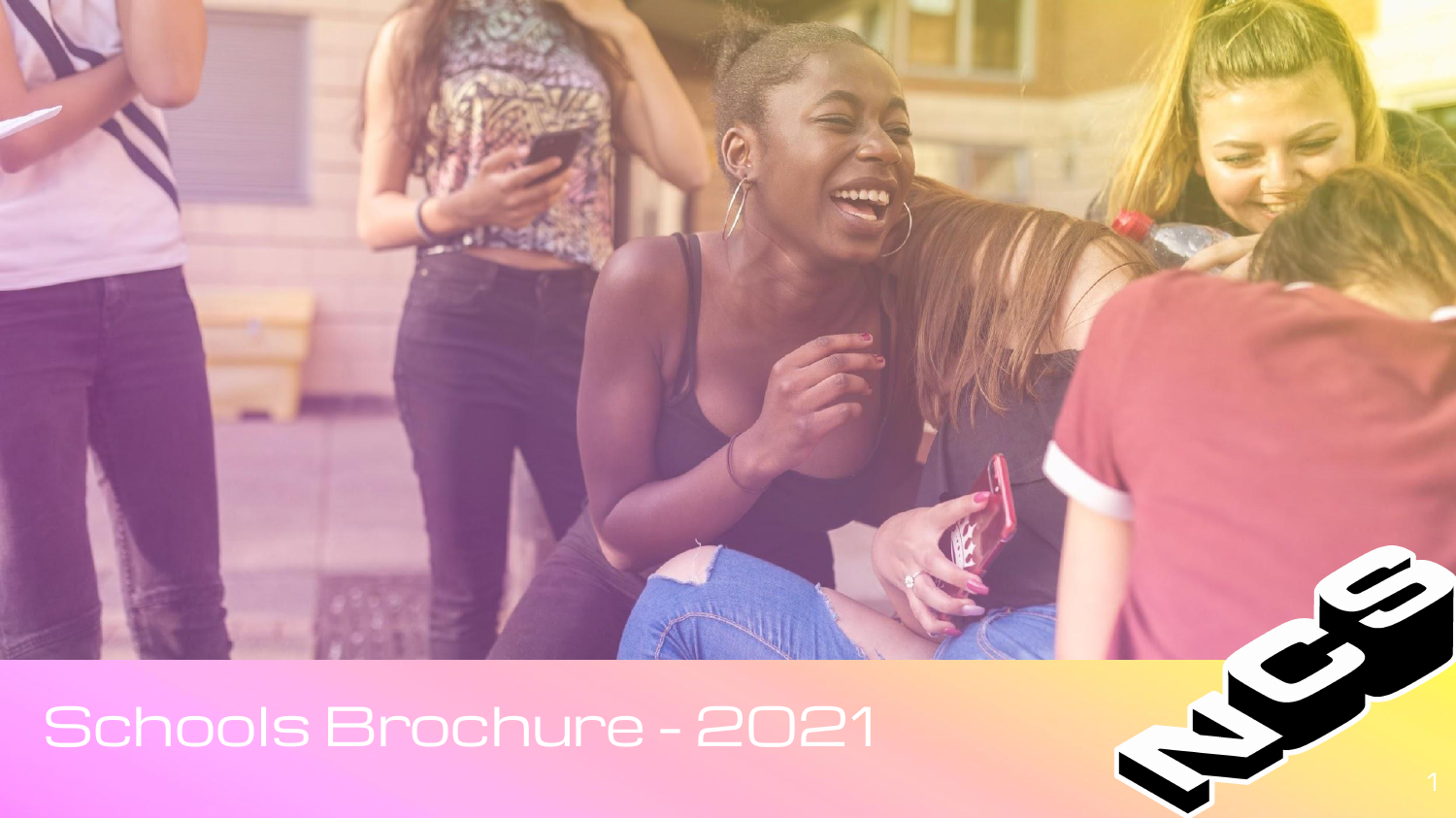## **Contents**

O5 Benefits to young people 03 What is NCS? 04 Summer 21 programmes 06 Benefit to school - Ofsted 07 Benefits to School - Gatsby

O8 How to get your students involved

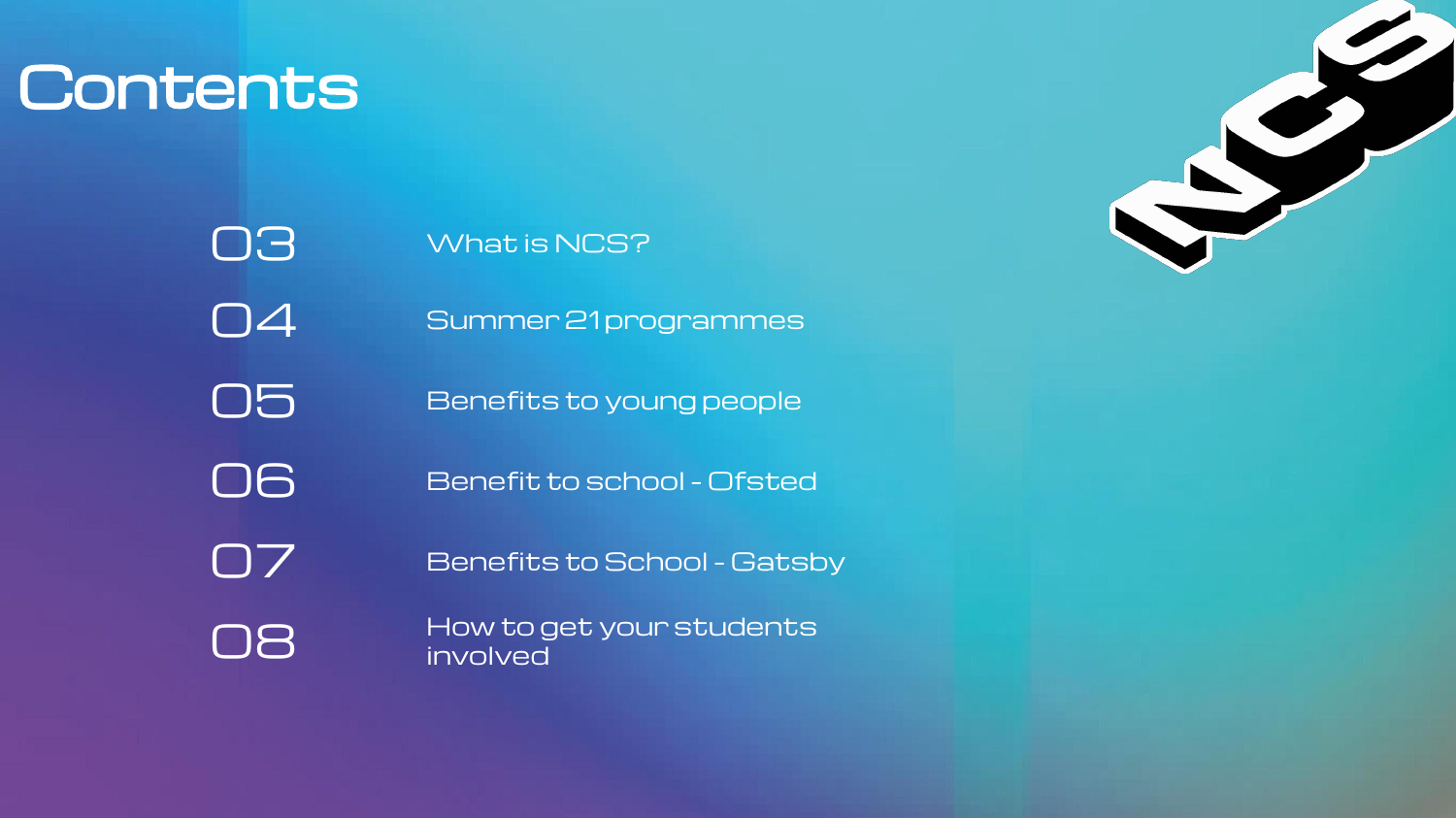## **What** is NCS?

Designed for 16-17-year-olds, NCS is an **inclusive summer programme** that helps teens get the skills, experience and self-belief they need to achieve their potential - and smash their future goals.

Founded on the principles of **social cohesion, social engagement and social mobility,** NCS aims to make a life-changing difference to young people and how they approach life after school (something that can be daunting for even the most confident teens).

In just a few weeks, they'll mix with new people from different backgrounds, conquer big challenges, pick up some invaluable life skills and get the confidence they need to live independently.

They will even take part in a social action project to do ask the **600,000 young people who've taken part.**



- 
- good in their local community. It's the perfect stepping stone into adult life just
	-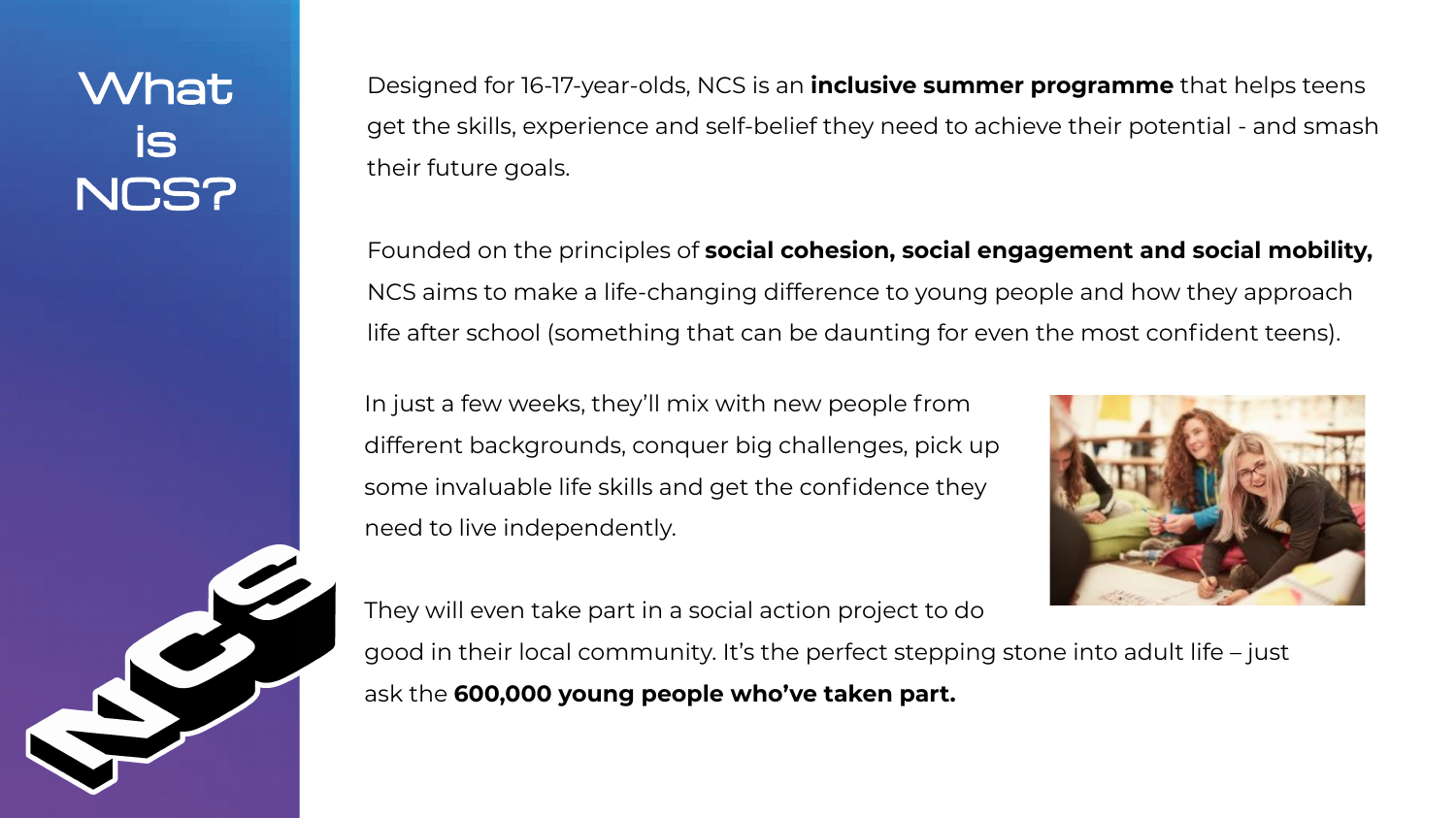### This Summer we have adapted our programmes to ensure they are COVID safe. There are two

amazing options for young people to choose from when signing up. NCS Total cost is just £50 with £10 bursaries available by getting in touch with our team.

3 Week Progra

# Summer 2021 Programmes

| Week <sub>1</sub> | Young people will leave the relative comfort of their homes and head out on<br>an expedition into the outdoors and surrounding environment.<br>Stepping outside of their comfort zone, they might find themselves<br>swinging from the high ropes, building winning rafts, or scaling a wall.<br>This week is residential.                                                    |
|-------------------|-------------------------------------------------------------------------------------------------------------------------------------------------------------------------------------------------------------------------------------------------------------------------------------------------------------------------------------------------------------------------------|
| <b>Week 2</b>     | Young people will get a crash course in adulting and pick up <b>skills</b> they need<br>to set them up for life.<br>By the time they have completed this second week, they will have the<br>confidence to speak to a room full of people without freezing up and<br>discover more about what they want from life after school.<br>Non-residential week - takes place locally. |
| Week 3            | This week focuses on <b>Social Action</b> and is a practical experience for young<br>people to make a lasting difference and impact to their communities.<br>This is a youth led project that has previously led to young people making a<br>huge difference in their community, countrywide and even globally.<br>Non-residential week - takes place locally.                |

| amr                                                                                                                                                       | 2 Week<br>paramme           |
|-----------------------------------------------------------------------------------------------------------------------------------------------------------|-----------------------------|
| nfort of their homes and head out on<br>urrounding environment.<br>$e$ , they might find themselves<br>winning rafts, or scaling a wall.                  | No week 1                   |
| adulting and pick up <b>skills</b> they need<br>econd week, they will have the<br><b>people</b> without freezing up and<br>om life after school.<br>ally. | Same as 3 week<br>programme |
| is a practical experience for young<br>d impact to their communities.<br>iously led to young people making a<br>untrywide and even globally.<br>ally.     | Same as 3 week<br>programme |

### **COVID-19**

Programmes follow the government and the National Youth Agency's guidance on managing youth sector activities and spaces during COVID-19.

### **Safeguarding**

Our programmes undergo strict Health & Safety procedures. All staff are DBS checked and we have a team available 24 hours a day to deal with all safeguarding issues.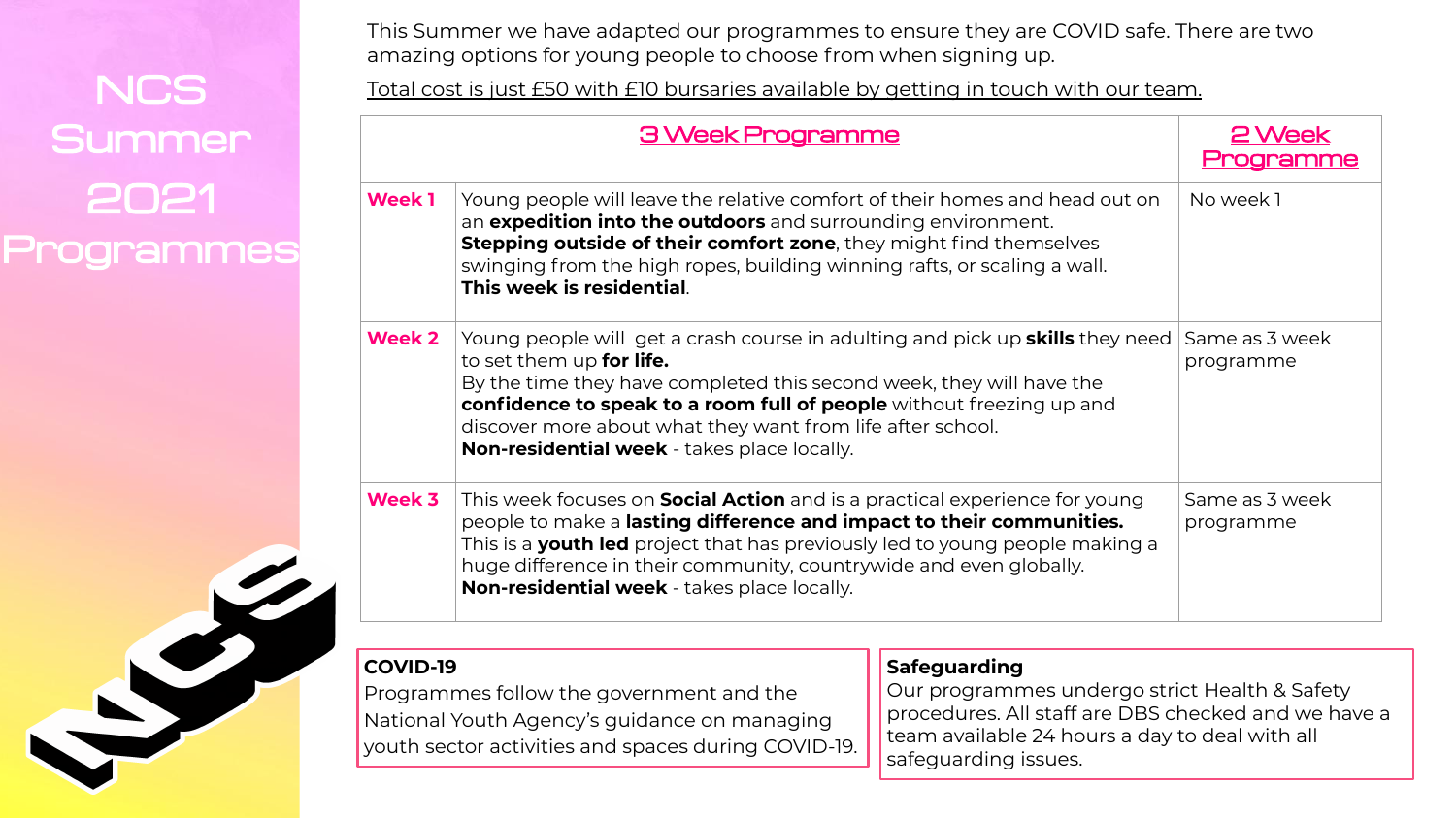**Benefits** to Young People

**Confidence:** Drives and improves confidence in young people, helping them to develop their self-belief

**Social mixing:** Working with other young people from a variety of different backgrounds to make a change in their community

**Excellent evidence on a UCAS statement or a CV:** NCS helps young people prove their ability to go above and beyond and challenge themselves

**Aspirational opportunities:** Young people will experience success in different environments and realise their potential through pushing themselves to take on new challenges. They will also experience university life as part of their residential experience

**Skills development:** The programme helps young people pick up many of the 'soft skills' employers are looking for





**Community engagement:** By delivering a Social Action Project, young people will discover that they have the power to make a difference in their local community

**Membership to a graduate network:** NCS provides access to apprenticeships and work experience at extremely prestigious companies, amongst other opportunities

NCS can make a huge difference to the lives of young people across the country and help set them up for their future. Here are some of the benefits for young people.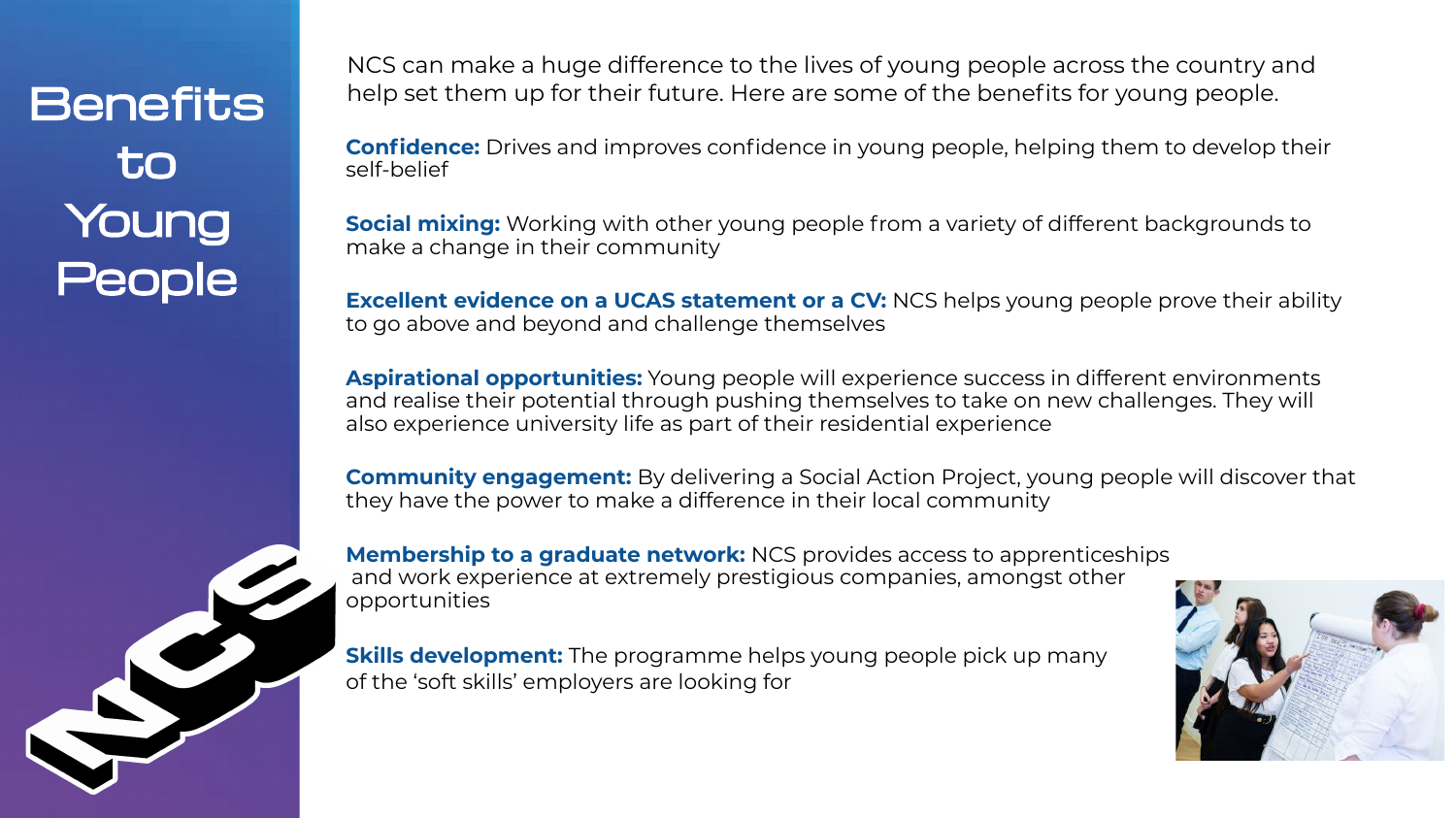## **Benefit** to **School**





Ofsted describes NCS as a programme whose positive impact on pupils may be considered as part of an Ofsted inspection report. Below is the new Education Inspection Framework (EIF) grade criteria for personal development – and we've outlined how NCS supports each part.

- Extends students' learning beyond their compulsory education. - Empowers and inspires young people to **challenge themselves in new contexts and environments**.
- Teamwork on a student-led 'passion project' to improve their local community.

The curriculum extends **beyond the academic**, technical or vocational and provides for learners' broader development, enabling them to develop and discover their interests and talents.

> Requires students to commit to the programme, which shows they have the **grit and resilience required to complete it**.

If a large number of students sign up to NCS from one school, it demonstrates the confidence and self-belief the school has given them to take part in something new.

Students take part in skill development sessions. - **Teamwork and leadership** are key to the programme as they must work well together and take ownership of their project. - Students will deliver presentations and learn about **employability skills** as part of week 2 – all of which will support next steps.

The curriculum and the provider's wider work support learners to **develop their character – including their resilience, confidence and independence** – and help them know how to keep physically and mentally healthy.

- The programme teaches independence.

Social mixing is key to the NCS programme, with students working with – and learning from – **a variety of young people from different backgrounds**.

The provider **prepares learners** for future success in their next steps, at each stage of education.

The provider **prepares learners for life in modern Britain** by: equipping them to be responsible, respectful, active citizens who contribute positively to society; developing their understanding of fundamental British values; developing their understanding and appreciation of diversity; celebrating what we have in common and promoting respect for the different protected characteristics as defined in law.

### **Ofsted Area Now NCS Supports this**

- They'll gain a lived experience of the British Value of **"mutual respect for and tolerance of those with different faiths and beliefs, and for those without faith"**.
- Students are exposed to real-world experiences and tasked to tackle problems in their community that matter to them.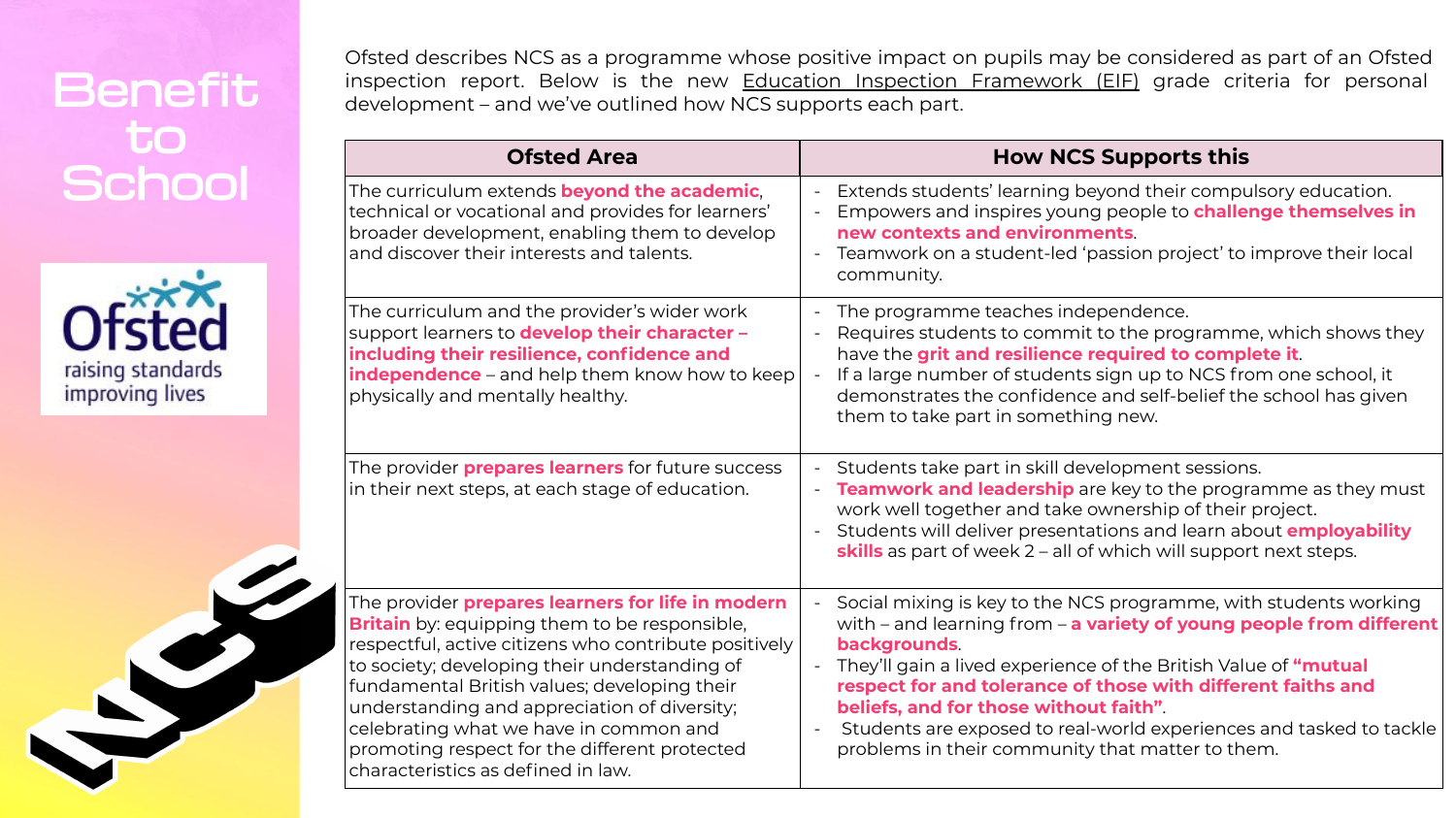## **Benefit** to **School**

### **Gatsby Benchmarks**



Every young person needs high-quality career guidance to make informed decisions about their future. The NCS programme helps to embed each **Gatsby benchmark** and can provide a school with evidence to include in **Self Evaluation Forms (SEF)**, as well as examples to prove to Ofsted that provision is both in place and impactful.

Here's how NCS **provides** tangible and powerful evidence for **Benchmarks 1, 5, 6 and 7**. We can provide schools with additional examples to bolster the work being done in these areas already.

### **6. Experiences of workplaces**

The NCS graduate network provides young people in years 12 and 13 with valuable opportunities to take up work experience and employability skill building which are highly valuable in helping young people to be equipped and informed in making decisions on their future. This is often asked by Ofsted in relation to 16-19 provision.

### **7. Encounters with further and higher education**

For schools with a Sixth Form, this is a real problem area as with the introduction of linear A-Levels and more intensive Level 3 qualifications there is far greater need for teaching time – and for many schools, teaching now goes right up until the start of exams. This means that developing a programme of provision that opens up these opportunities to young people can be extremely difficult to fit in. NCS can help to ensure that these encounters are in place and part of a students 'tool kit' before starting Level 3 courses and can therefore be built upon by schools.

### **1. A stable careers programme**

Benchmark 1 is the 'overarching aim' of the careers programme in school. All internal provisions and initiatives where schools work with outside providers should be working towards achieving this aim. NCS is committed to helping schools provide robust and varied evidence of this aim being fulfilled in a variety of ways.

### **5. Encounters with employers and employees**

This can be difficult for schools to embed on a consistent basis and arranging events and/or work experience takes significant time and resources. NCS can provide a variety of opportunities that are of high value and impact.

OF PARTICIPANTS FELT MORE CONFIDENT **ABOUT GETTING** A JOB IN THE FUTURE **AS A RESULT OF** GOING ON NCS CE. NATIONAL CITIZEN SERVICE